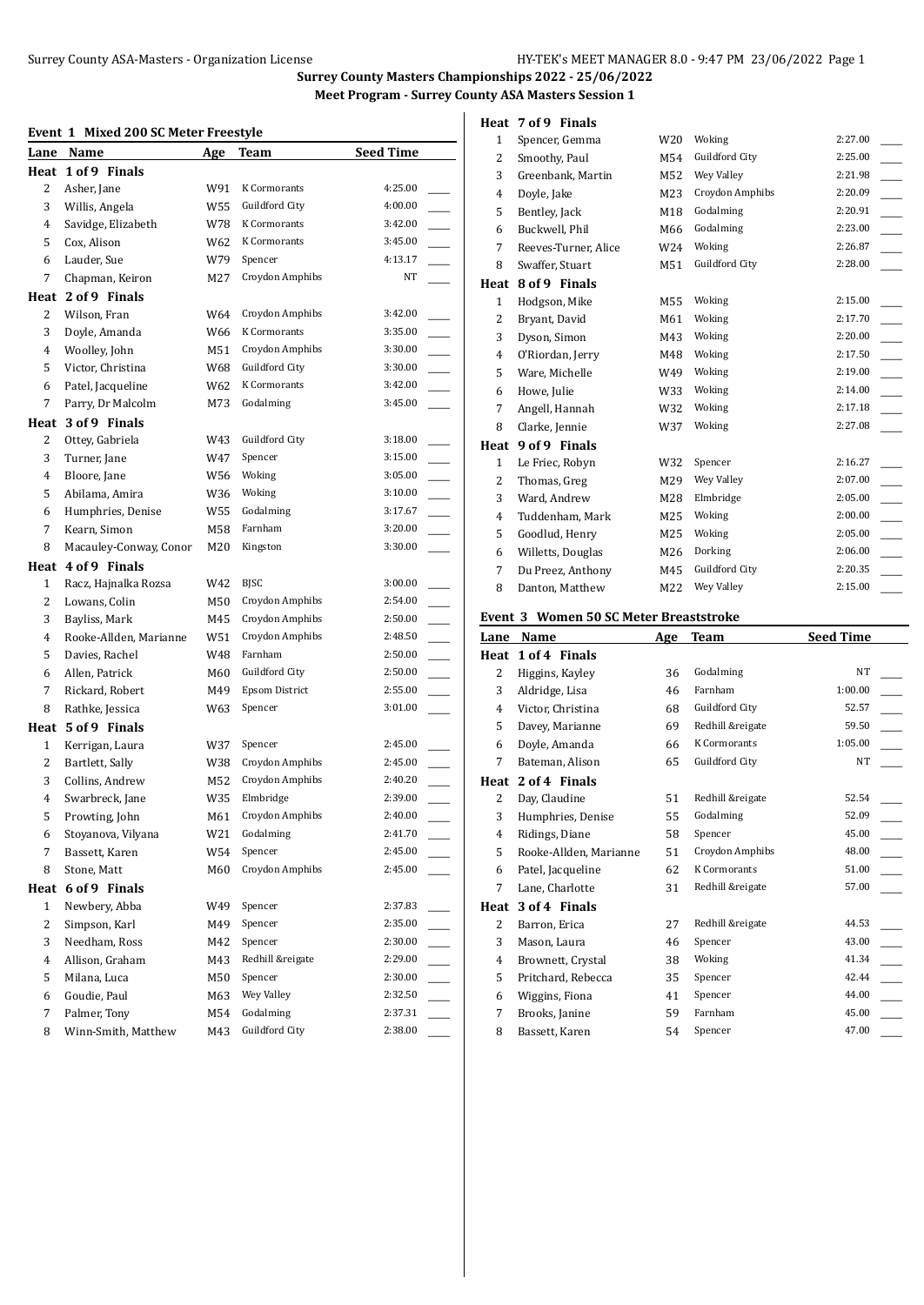# Surrey County ASA-Masters - Organization License HY-TEK's MEET MANAGER 8.0 - 9:47 PM 23/06/2022 Page 2

**Surrey County Masters Championships 2022 - 25/06/2022 Meet Program - Surrey County ASA Masters Session 1**

## **Heat 4 Finals (#3 Women 50 SC Meter Breaststroke)**

|    | Davies, Rachel       | 48 | Farnham          | 41.00 |  |
|----|----------------------|----|------------------|-------|--|
|    | Clarke, Jennie       | 37 | Woking           | 39.07 |  |
| 3  | Reeves-Turner, Alice | 24 | Woking           | 38.56 |  |
| 4  | Halls, Barbara       | 43 | Spencer          | 37.00 |  |
| 5. | Ware, Michelle       | 49 | Woking           | 38.00 |  |
| 6  | Howe, Julie          | 33 | Woking           | 39.00 |  |
|    | Spencer, Gemma       | 20 | Woking           | 39.42 |  |
| 8  | Hutchinson, Nicola   | 32 | Redhill &reigate | 41.34 |  |
|    |                      |    |                  |       |  |

## **Event 2 Men 50 SC Meter Breaststroke**

|                | <u>Lane Name</u>       | <u>Age</u> | <u>Team</u>           | <u>Seed Time</u>                  |
|----------------|------------------------|------------|-----------------------|-----------------------------------|
| Heat           | 1 of 7 Finals          |            |                       |                                   |
| 2              | Draper, James          | 39         | Spencer               | NT                                |
| 3              | Baker, Max             | 37         | Spencer               | 1:00.00                           |
| 4              | Keen, Michael          | 69         | Guildford City        | 54.00                             |
| 5              | Lowans, Colin          | 50         | Croydon Amphibs       | 57.50                             |
| 6              | Charlwood, Dominic     | 45         | Croydon Amphibs       | NT                                |
| 7              | Chapman, Keiron        | 27         | Croydon Amphibs       | NT                                |
| Heat           | 2 of 7 Finals          |            |                       |                                   |
| 1              | Allen, Patrick         | 60         | Guildford City        | 50.00                             |
| $\overline{c}$ | Watson, Gavin          | 51         | Farnham               | 48.51                             |
| 3              | Patrick, Andrew        | 59         | Dorking               | 47.00                             |
| $\overline{4}$ | Barnett, Michael       | 59         | Spencer               | 46.00<br>$\overline{\phantom{a}}$ |
| 5              | Curran, Peter          | 66         | Guildford City        | 46.00                             |
| 6              | Stone, Matt            | 60         | Croydon Amphibs       | 48.00                             |
| 7              | Bayliss, Mark          | 45         | Croydon Amphibs       | 50.00                             |
| 8              | Palmer, Tony           | 54         | Godalming             | 51.12                             |
| Heat           | 3 of 7 Finals          |            |                       |                                   |
| 1              | Murphy, Martin Anthony | 71         | <b>Epsom District</b> | 45.00                             |
| 2              | Rampton, Tom           | 38         | Godalming             | 44.00                             |
| 3              | Gibbs, David           | 55         | Godalming             | 43.00                             |
| 4              | Heskes, Willem         | 55         | Spencer               | 42.00<br>$\overline{\phantom{a}}$ |
| 5              | Potter, Graham         | 66         | Elmbridge             | 42.00                             |
| 6              | Allison, Peter         | 65         | Godalming             | 43.85                             |
| 7              | Wijay, Logan           | 55         | <b>Barnes</b>         | 44.50                             |
| 8              | Reeve, Graham          | 66         | K Cormorants          | 45.00<br>$\sim$                   |
|                | Heat 4 of 7 Finals     |            |                       |                                   |
| $\mathbf{1}$   | Buckwell, Phil         | 66         | Godalming             | 41.89                             |
| 2              | Boucher, James         | 62         | Guildford City        | 40.00                             |
| 3              | Veal, Alex             | 41         | Farnham               | 39.76                             |
| 4              | Dyson, Simon           | 43         | Woking                | 38.01                             |
| 5              | Collins, Andrew        | 52         | Croydon Amphibs       | 39.12                             |
| 6              | Woolley, John          | 51         | Croydon Amphibs       | 40.00                             |
| 7              | Bentley, Jack          | 18         | Godalming             | 40.00                             |
| 8              | Swaffer, Stuart        | 51         | Guildford City        | 42.00                             |
| Heat           | 5 of 7 Finals          |            |                       |                                   |
| 1              | Greenbank, Martin      | 52         | Wey Valley            | 37.81                             |
| 2              | Doyle, Jake            | 23         | Croydon Amphibs       | 37.46                             |
| 3              | Sharkh, Eamon          | 30         | Guildford City        | 37.00                             |
| $\overline{4}$ | Crew, Russell          | 55         | Haslemere             | 36.50                             |
| 5              | Counsell, Alex         | 30         | Woking                | 36.67                             |
| 6              | King, James            | 44         | Croydon Amphibs       | 37.25                             |
|                |                        |            |                       |                                   |
| 7              | Pilcher, Iain          | 51         | Leatherhead           | 37.80                             |

### **Heat 6 of 7 Finals**

| 1    | O'Riordan, Jerry | 48 | Woking          | 35.00 |
|------|------------------|----|-----------------|-------|
| 2    | Swarbrick, Matt  | 45 | Haslemere       | 34.40 |
| 3    | Burgham, Matt    | 42 | Haslemere       | 34.00 |
| 4    | Horridge, Dan    | 22 | Godalming       | 33.11 |
| 5    | Brown, Jonathan  | 56 | Wey Valley      | 33.90 |
| 6    | Bryant, David    | 61 | Woking          | 34.10 |
| 7    | Redwood, Charles | 28 | Dorking         | 34.50 |
| 8    | Petrikas, Olegas | 34 | Spencer         | 36.00 |
| Heat | 7 of 7 Finals    |    |                 |       |
| 1    | Brunt, Connor    | 28 | Guildford City  | 31.90 |
| 2    | Smith, Ben       | 34 | Woking          | 31.48 |
| 3    | Hodgson, Mike    | 55 | Woking          | 31.00 |
| 4    | Goodlud, Henry   | 25 | Woking          | 29.90 |
| 5    | Samy, Ollie      | 32 | Croydon Amphibs | 30.23 |
| 6    | Lungley, Oliver  | 27 | Spencer         | 31.16 |
| 7    | Nakano, Archy    | 50 | Dorking         | 31.67 |
| 8    |                  | 27 | Woking          | 32.50 |

## **Event 6 Mixed 100 SC Meter Butterfly**

| <b>Lane</b>    | Name                   | Age | <b>Team</b>           | <b>Seed Time</b> |
|----------------|------------------------|-----|-----------------------|------------------|
| Heat           | 1 of 5 Finals          |     |                       |                  |
| $\overline{2}$ | Swarbreck, Jane        | W35 | Elmbridge             | <b>NT</b>        |
| 3              | Parry, Dr Malcolm      | M73 | Godalming             | 2:40.00          |
| 4              | Patel, Jacqueline      | W62 | K Cormorants          | 1:56.00          |
| 5              | Doyle, Amanda          | W66 | K Cormorants          | 2:30.00          |
| 6              | Chapman, Keiron        | M27 | Croydon Amphibs       | NT               |
| 7              | Jacob, Ferry           | M47 | <b>Barnes</b>         | NT               |
| Heat           | 2 of 5 Finals          |     |                       |                  |
| $\overline{2}$ | Allen, Patrick         | M60 | <b>Guildford City</b> | 1:50.00          |
| 3              | Racz, Hajnalka Rozsa   | W42 | <b>BJSC</b>           | 1:43.11          |
| $\overline{4}$ | Bayliss, Mark          | M45 | Croydon Amphibs       | 1:40.00          |
| 5              | Victor, Christina      | W68 | Guildford City        | 1:42.78          |
| 6              | Turner, Jane           | W47 | Spencer               | 1:47.00          |
| $\overline{7}$ | Murphy, Martin Anthony | M71 | <b>Epsom District</b> | 1:55.00          |
| Heat           | 3 of 5 Finals          |     |                       |                  |
| $\mathbf{1}$   | Rooke-Allden, Marianne | W51 | Croydon Amphibs       | 1:32.10          |
| $\overline{2}$ | Milana, Luca           | M50 | Spencer               | 1:24.00          |
| 3              | Newbery, Abba          | W49 | Spencer               | 1:21.75          |
| $\overline{4}$ | Allison, Graham        | M43 | Redhill &reigate      | 1:16.00          |
| 5              | Collins, Andrew        | M52 | Croydon Amphibs       | 1:17.10          |
| 6              | Dyson, Simon           | M43 | Woking                | 1:22.00          |
| 7              | Angell, Hannah         | W32 | Woking                | 1:25.00          |
| 8              | Stone, Matt            | M60 | Croydon Amphibs       | 1:38.00          |
| Heat           | 4 of 5 Finals          |     |                       |                  |
| $\mathbf{1}$   | Willetts, Garry        | M59 | Dorking               | 1:12.50          |
| $\overline{c}$ | Bryant, David          | M61 | Woking                | 1:10.20          |
| 3              | Danton, Matthew        | M22 | Wey Valley            | 1:09.00          |
| $\overline{4}$ | Le Friec, Robyn        | W32 | Spencer               | 1:08.69          |
| 5              | Ware, Michelle         | W49 | Woking                | 1:09.00          |
| 6              | Walczynski, Piotr      | M43 | <b>K</b> Cormorants   | 1:10.00          |
| $\overline{7}$ | Howe, Julie            | W33 | Woking                | 1:12.00          |
| 8              | O'Riordan, Jerry       | M48 | Woking                | 1:15.13          |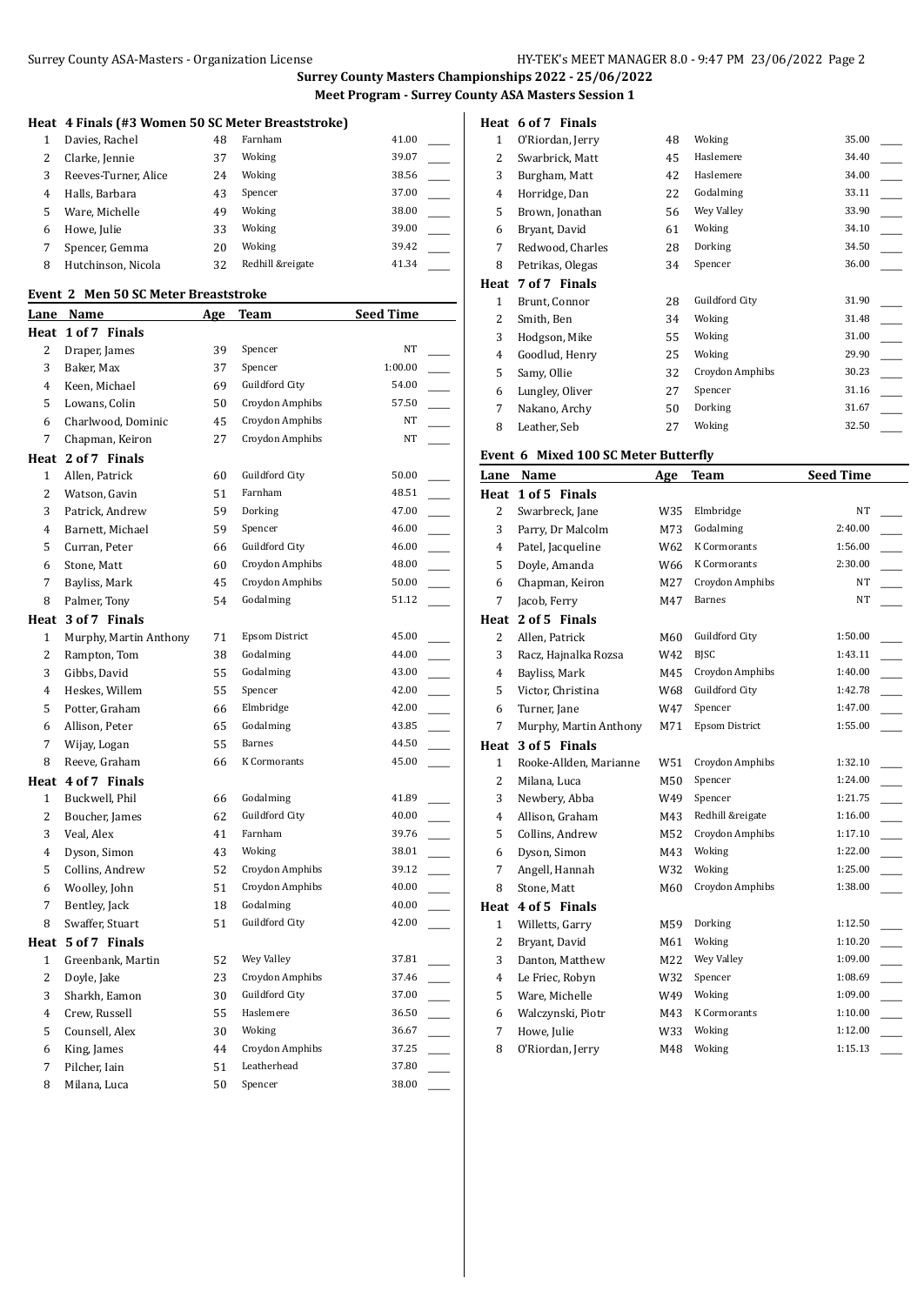## **Heat 5 Finals (#6 Mixed 100 SC Meter Butterfly)**

|   | Blackman, Dean               | M47 | Elmbridge       | 1:05.50 |  |
|---|------------------------------|-----|-----------------|---------|--|
|   | Hodgson, Mike                | M55 | Woking          | 1:05.00 |  |
| 3 | Ward, Andrew                 | M28 | Elmbridge       | 1:00.89 |  |
| 4 | Goodlud, Henry               | M25 | Woking          | 1:00.00 |  |
| 5 | Tuddenham, Mark              | M25 | Woking          | 1:00.00 |  |
| 6 | Willetts, Douglas            | M26 | Dorking         | 1:03.00 |  |
|   | Whitehead-Clarke, Thomas M35 |     | Croydon Amphibs | 1:05.00 |  |
| 8 | Burgham, Matt                | M42 | Haslemere       | 1:07.00 |  |
|   |                              |     |                 |         |  |

### **Event 4 Men 50 SC Meter Backstroke**

| <u>Lane</u>    | <b>Name</b>            | <b>Age</b> | <b>Team</b>           | <b>Seed Time</b> |  |
|----------------|------------------------|------------|-----------------------|------------------|--|
| Heat           | 1 of 5 Finals          |            |                       |                  |  |
| 2              | Reeve, Graham          | 66         | K Cormorants          | 55.00            |  |
| 3              | Curran, Peter          | 66         | Guildford City        | 48.00            |  |
| 4              | Billing, Roger         | 79         | Guildford City        | 45.00            |  |
| 5              | Watson, Gavin          | 51         | Farnham               | 46.12            |  |
| 6              | Murphy, Martin Anthony | 71         | <b>Epsom District</b> | 50.00            |  |
| 7              | Draper, James          | 39         | Spencer               | NT               |  |
| 8              | Chapman, Keiron        | 27         | Croydon Amphibs       | NT               |  |
|                | Heat 2 of 5 Finals     |            |                       |                  |  |
| $\mathbf{1}$   | Allen, Patrick         | 60         | Guildford City        | 45.00            |  |
| 2              | Gibbs, David           | 55         | Godalming             | 44.00            |  |
| 3              | Mullender, Carl        | 67         | Haslemere             | 42.00            |  |
| 4              | Sheppard, Chris        | 61         | Guildford City        | 40.00            |  |
| 5              | Allison, Peter         | 65         | Godalming             | 40.17            |  |
| 6              | Heskes, Willem         | 55         | Spencer               | 43.00            |  |
| 7              | Simms, Paul            | 77         | Barnes                | 45.00            |  |
| 8              | Bayliss, Mark          | 45         | Croydon Amphibs       | 45.00            |  |
| Heat           | 3 of 5 Finals          |            |                       |                  |  |
| 1              | Collins, Andrew        | 52         | Croydon Amphibs       | 39.88            |  |
| $\overline{c}$ | Admans, Godfrey        | 68         | Spencer               | 39.00            |  |
| 3              | Attwood, Phil          | 57         | Godalming             | 37.00            |  |
| 4              | Brennan, Ultan         | 54         | Croydon Amphibs       | 36.00            |  |
| 5              | Greenbank, Martin      | 52         | Wey Valley            | 37.00            |  |
| 6              | Goudie, Paul           | 63         | Wey Valley            | 37.60            |  |
| 7              | Palmer, Tony           | 54         | Godalming             | 39.24            |  |
| 8              | Woolley, John          | 51         | Croydon Amphibs       | 40.00            |  |
|                | Heat 4 of 5 Finals     |            |                       |                  |  |
| $\mathbf{1}$   | O'Riordan, Jerry       | 48         | Woking                | 36.00            |  |
| 2              | Bryant, David          | 61         | Woking                | 35.90            |  |
| 3              | Dyson, Simon           | 43         | Woking                | 34.00            |  |
| 4              | Bentley, Jack          | 18         | Godalming             | 32.72            |  |
| 5              | Rampton, Tom           | 38         | Godalming             | 34.00            |  |
| 6              | Doyle, Jake            | 23         | Croydon Amphibs       | 34.94            |  |
| 7              | Christensen, Anders    | 68         | Spencer               | 36.00            |  |
| 8              | Prowting, John         | 61         | Croydon Amphibs       | 36.00            |  |
|                | Heat 5 of 5 Finals     |            |                       |                  |  |
| $\mathbf{1}$   | Hodgson, Mike          | 55         | Woking                | 31.00            |  |
| 2              | Horridge, Dan          | 22         | Godalming             | 29.10            |  |
| 3              | Goodlud, Henry         | 25         | Woking                | 28.90            |  |
| 4              | Bicknell, Mark         | 25         | Haslemere             | 27.09            |  |
| 5              | Smith, Alex            | 32         | Woking                | 27.48            |  |
| 6              | Kahn, Greg             | 52         | Spencer               | 28.94            |  |
| 7              | Thomas, Greg           | 29         | Wey Valley            | 30.00            |  |
| 8              | Petrikas, Olegas       | 34         | Spencer               | 32.00            |  |
|                |                        |            |                       |                  |  |

# **Event 5 Women 50 SC Meter Backstroke**

| Lane           | Name                   | Age | Team                  | <b>Seed Time</b> |
|----------------|------------------------|-----|-----------------------|------------------|
| Heat           | 1 of 4 Finals          |     |                       |                  |
| 2              | Lauder, Sue            | 79  | Spencer               | 1:03.20          |
| 3              | Ottey, Gabriela        | 43  | Guildford City        | 53.46            |
| 4              | Davey, Marianne        | 69  | Redhill &reigate      | 53.20            |
| 5              | Victor, Christina      | 68  | Guildford City        | 53.24            |
| 6              | Patel, Jacqueline      | 62  | K Cormorants          | 59.00            |
| 7              | Aldridge, Lisa         | 46  | Farnham               | 1:20.00          |
| 8              | Bateman, Alison        | 65  | Guildford City        | NT               |
|                | Heat 2 of 4 Finals     |     |                       |                  |
| $\mathbf{1}$   | Turner, Jane           | 47  | Spencer               | 52.00            |
| $\overline{2}$ | Doyle, Amanda          | 66  | K Cormorants          | 50.00            |
| 3              | Humphries, Denise      | 55  | Godalming             | 44.09            |
| 4              | Rooke-Allden, Marianne | 51  | Croydon Amphibs       | 43.50            |
| 5              | Dawley, Heidi          | 58  | <b>Guildford City</b> | 44.00            |
| 6              | Cox, Alison            | 62  | K Cormorants          | 50.00            |
| 7              | Day, Claudine          | 51  | Redhill &reigate      | 51.83            |
| 8              | Lane, Charlotte        | 31  | Redhill &reigate      | 53.00            |
|                | Heat 3 of 4 Finals     |     |                       |                  |
| $\mathbf{1}$   | Barron, Erica          | 27  | Redhill &reigate      | 41.53            |
| $\overline{c}$ | MacLucas, Amy          | 40  | Farnham               | 40.89            |
| 3              | Bartlett, Sally        | 38  | Croydon Amphibs       | 40.00            |
| 4              | Brown, Isabelle        | 30  | Spencer               | 40.00            |
| 5              | Allen, Cassie          | 43  | Guildford City        | 40.00            |
| 6              | Reeves-Turner, Alice   | 24  | Woking                | 40.31            |
| 7              | Brooks, Janine         | 59  | Farnham               | 41.00            |
| 8              | Mason, Laura           | 46  | Spencer               | 43.00            |
| Heat           | 4 of 4 Finals          |     |                       |                  |
| $\mathbf{1}$   | Nyaulingo, Neema       | 25  | Spencer               | 37.00            |
| $\overline{2}$ | Coombs, Andrea         | 48  | Farnham               | 36.00            |
| 3              | Spencer, Gemma         | 20  | Woking                | 34.91            |
| 4              | Lane, Natasha          | 37  | Elmbridge             | 31.31            |
| 5              | Ware, Michelle         | 49  | Woking                | 31.50            |
| 6              | Howe, Julie            | 33  | Woking                | 36.00            |
| 7              | Clarke, Jennie         | 37  | Woking                | 36.78            |
| 8              | Stoyanova, Vilyana     | 21  | Godalming             | 38.75            |

## **Event 7 Men 25 SC Meter Freestyle**

| Lane | Name                | Age | <b>Team</b>     | <b>Seed Time</b> |
|------|---------------------|-----|-----------------|------------------|
|      | Heat 1 of 10 Finals |     |                 |                  |
| 2    | Chapman, Keiron     | 27  | Croydon Amphibs | NT               |
| 3    | Charlwood, Dominic  | 45  | Croydon Amphibs | NT               |
| 4    | Baker, Max          | 37  | Spencer         | 25.00            |
| 5    | Woolley, John       | 51  | Croydon Amphibs | 25.00            |
| 6    | Draper, James       | 39  | Spencer         | <b>NT</b>        |
| 7    | Jacob, Ferry        | 47  | <b>Barnes</b>   | <b>NT</b>        |
| Heat | 2 of 10 Finals      |     |                 |                  |
| 2    | Parry, Dr Malcolm   | 73  | Godalming       | 22.00            |
| 3    | Stone, Matt         | 60  | Croydon Amphibs | 20.00            |
| 4    | Watson, Gavin       | 51  | Farnham         | 18.08            |
| 5    | Billing, Roger      | 79  | Guildford City  | 20.00            |
| 6    | Keen, Michael       | 69  | Guildford City  | 20.00            |
| 7    | Lowans, Colin       | 50  | Croydon Amphibs | 22.00            |
|      |                     |     |                 |                  |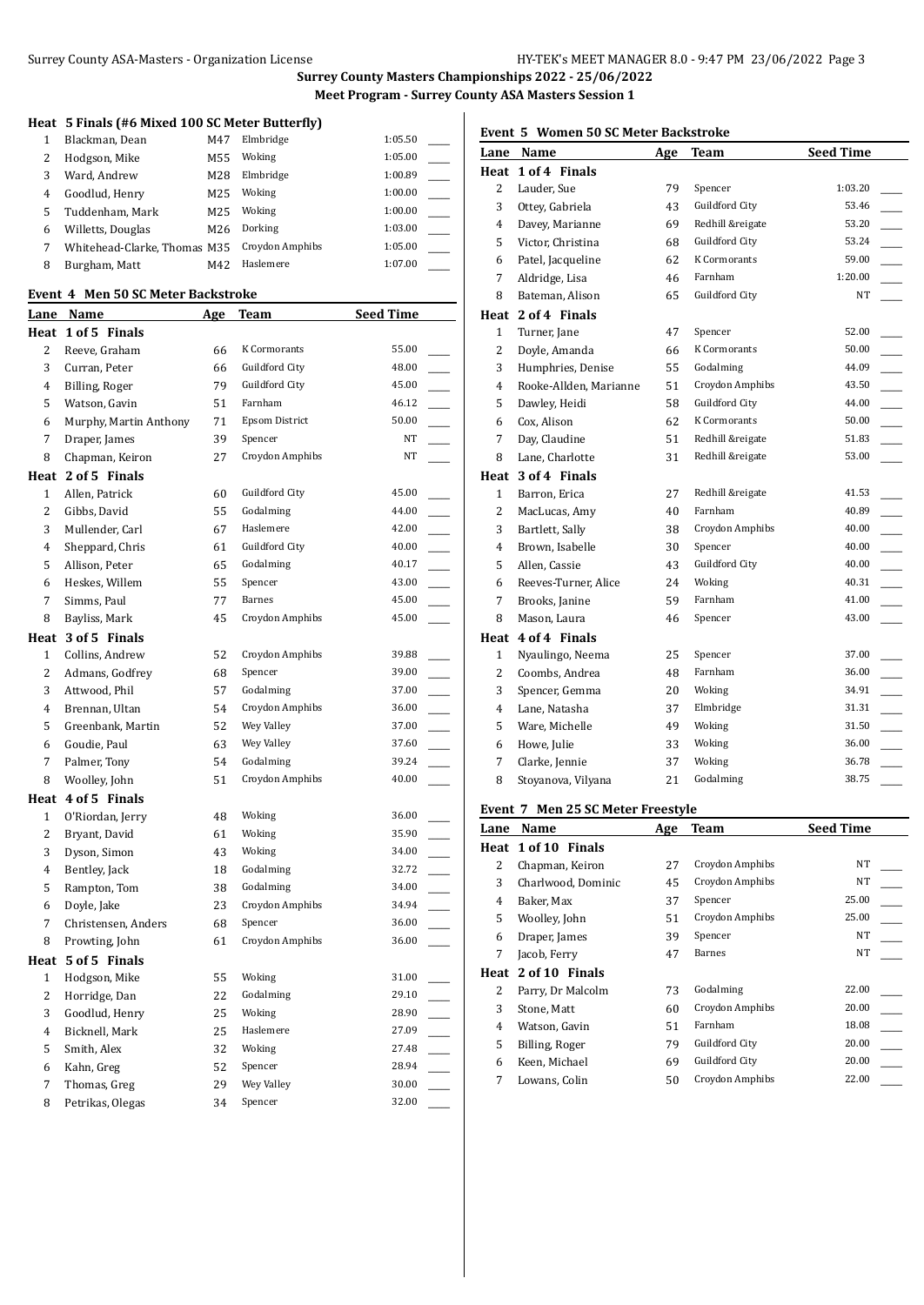|                | Heat 3 Finals (#7 Men 25 SC Meter Freestyle) |    |                       |       |                          |
|----------------|----------------------------------------------|----|-----------------------|-------|--------------------------|
| 2              | Macauley-Conway, Conor                       | 20 | Kingston              | 18.00 |                          |
| 3              | Allen, Patrick                               | 60 | Guildford City        | 17.00 |                          |
| 4              | Wijay, Logan                                 | 55 | Barnes                | 16.50 |                          |
| 5              | Manetta, Chris                               | 64 | Farnham               | 17.00 |                          |
| 6              | Reeve, Graham                                | 66 | K Cormorants          | 17.00 |                          |
| 7              | Murphy, Martin Anthony                       | 71 | <b>Epsom District</b> | 18.00 |                          |
|                | Heat 4 of 10 Finals                          |    |                       |       |                          |
| 1              | Allison, Peter                               | 65 | Godalming             | 16.00 |                          |
| 2              | Gibbs, David                                 | 55 | Godalming             | 15.60 |                          |
| 3              | Singer, Craig                                | 60 | Elmbridge             | 15.50 |                          |
| 4              | Simpson, Karl                                | 49 | Spencer               | 15.00 |                          |
| 5              | Bayliss, Mark                                | 45 | Croydon Amphibs       | 15.00 |                          |
| 7              | Edwards, Mark                                | 65 | Wey Valley            | 16.00 |                          |
| 8              | Christensen, Anders                          | 68 | Spencer               | 16.00 |                          |
|                | Heat 5 of 10 Finals                          |    |                       |       |                          |
| $\mathbf{1}$   | Winn-Smith, Matthew                          | 43 | Guildford City        | 15.00 |                          |
| 2              | Rampton, Tom                                 | 38 | Godalming             | 15.00 |                          |
| 3              | Goudie, Paul                                 | 63 | Wey Valley            | 14.85 |                          |
| 4              | Du Preez, Anthony                            | 45 | Guildford City        | 14.32 |                          |
| 5              | Attwood, Phil                                | 57 | Godalming             | 14.60 |                          |
| 6              | Boucher, James                               | 62 | Guildford City        | 15.00 |                          |
| 7              | Veal, Alex                                   | 41 | Farnham               | 15.00 |                          |
| 8              | Heskes, Willem                               | 55 | Spencer               | 15.00 |                          |
| Heat           | 6 of 10 Finals                               |    |                       |       |                          |
| 1              | Needham, Ross                                | 42 | Spencer               | 14.00 |                          |
| 2              | Milana, Luca                                 | 50 | Spencer               | 14.00 |                          |
| 3              | Swaffer, Stuart                              | 51 | Guildford City        | 14.00 |                          |
| 4              | Bentley, Jack                                | 18 | Godalming             | 13.50 |                          |
| 5              | Collins, Andrew                              | 52 | Croydon Amphibs       | 13.83 |                          |
| 6              | Bryant, David                                | 61 | Woking                | 14.00 |                          |
| 7              | Whitehead-Clarke, Thomas                     | 35 | Croydon Amphibs       | 14.00 |                          |
| 8              | Palmer, Tony                                 | 54 | Godalming             | 14.26 |                          |
|                | Heat 7 of 10 Finals                          |    |                       |       |                          |
| 1              | Willetts, Garry                              | 59 | Dorking               | 13.50 |                          |
| 2              | Greenbank, Martin                            | 52 | Wey Valley            | 13.15 |                          |
| 3              | White, Thomas                                | 34 | Godalming             | 13.00 |                          |
| 4              | Crew, Russell                                | 55 | Haslemere             | 13.00 |                          |
| 5              | Morten, Craig                                | 28 | Guildford City        | 13.00 |                          |
| 6              | Dyson, Simon                                 | 43 | Woking                | 13.01 |                          |
| 7              | King, James                                  | 44 | Croydon Amphibs       | 13.43 |                          |
| 8              | Brennan, Ultan                               | 54 | Croydon Amphibs       | 13.50 |                          |
|                | Heat 8 of 10 Finals                          |    |                       |       |                          |
| $\mathbf{1}$   | Counsell, Alex                               | 30 | Woking                | 13.00 |                          |
| $\overline{c}$ | Galan Bienes, Fernando                       | 38 | Southwark             | 13.00 |                          |
| 3              | Redwood, Charles                             | 28 | Dorking               | 12.90 |                          |
| $\overline{4}$ | Leather, Seb                                 | 27 | Woking                | 12.50 |                          |
| 5              | Willetts, Douglas                            | 26 | Dorking               | 12.80 |                          |
| 6              | Edwards, Lloyd                               | 45 | Guildford City        | 12.99 |                          |
| 7              | Wootton, Mathew                              | 51 | Haslemere             | 13.00 | $\overline{\phantom{a}}$ |
| 8              | Loftus, Kennith                              | 44 | Dorking               | 13.00 |                          |

| Heat         | 9 of 10 Finals    |    |                |       |
|--------------|-------------------|----|----------------|-------|
| 1            | Swarbrick, Matt   | 45 | Haslemere      | 12.50 |
| 2            | Sharkh, Eamon     | 30 | Guildford City | 12.30 |
| 3            | Young, Thomas     | 20 | Guildford City | 12.10 |
| 4            | Fawn, Robert      | 41 | Spencer        | 12.00 |
| 5            | Ferguson, Calum   | 26 | Woking         | 12.00 |
| 6            | O'Riordan, Jerry  | 48 | Woking         | 12.30 |
| 7            | Blackman, Dean    | 47 | Elmbridge      | 12.40 |
| 8            | Kahn, Greg        | 52 | Spencer        | 12.50 |
|              |                   |    |                |       |
| Heat         | 10 of 10 Finals   |    |                |       |
| $\mathbf{1}$ | Petrikas, Olegas  | 34 | Spencer        | 12.00 |
| 2            | Goodlud, Henry    | 25 | Woking         | 11.50 |
| 3            | Bicknell, Mark    | 25 | Haslemere      | 11.00 |
| 4            | Smith, Alex       | 32 | Woking         | 10.00 |
| 5            | Cunningham, Jamie | 25 | Guildford City | 10.80 |
| 6            | Brunt, Keiran     | 26 | Guildford City | 11.40 |
| 7            | Lungley, Oliver   | 27 | Spencer        | 11.60 |

## **Event 8 Women 25 SC Meter Freestyle**

| Lane           | Name                   | Age | Team                  | <b>Seed Time</b> |
|----------------|------------------------|-----|-----------------------|------------------|
| Heat           | 1 of 6 Finals          |     |                       |                  |
| $\overline{2}$ | Lauder, Sue            | 79  | Spencer               | 34.90            |
| 3              | Willis, Angela         | 55  | <b>Guildford City</b> | 27.00            |
| $\overline{4}$ | McGowan, Ellery        | 76  | Godalming             | 25.00            |
| 5              | Aldridge, Lisa         | 46  | Farnham               | 25.00            |
| 6              | Patel, Jacqueline      | 62  | <b>K</b> Cormorants   | 30.00            |
| 7              | Higgins, Kayley        | 36  | Godalming             | NT               |
|                | Heat 2 of 6 Finals     |     |                       |                  |
| 2              | Wiggins, Fiona         | 41  | Spencer               | 23.00            |
| 3              | Day, Claudine          | 51  | Redhill &reigate      | 20.50            |
| $\overline{4}$ | Davey, Marianne        | 69  | Redhill &reigate      | 20.00            |
| 5              | Abilama, Amira         | 36  | Woking                | 20.00            |
| 6              | Doyle, Amanda          | 66  | <b>K</b> Cormorants   | 21.00            |
| 7              | Ottey, Gabriela        | 43  | Guildford City        | 23.00            |
| Heat           | 3 of 6 Finals          |     |                       |                  |
| $\mathbf{1}$   | Kerrigan, Laura        | 37  | Spencer               | 20.00            |
| 2              | Victor, Christina      | 68  | Guildford City        | 19.20            |
| 3              | Rooke-Allden, Marianne | 51  | Croydon Amphibs       | 18.50            |
| $\overline{4}$ | Bloore, Jane           | 56  | Woking                | 18.00            |
| 5              | Lane, Charlotte        | 31  | Redhill &reigate      | 18.00            |
| 6              | Humphries, Denise      | 55  | Godalming             | 18.65            |
| 7              | Savidge, Elizabeth     | 78  | K Cormorants          | 19.40            |
| Heat           | 4 of 6 Finals          |     |                       |                  |
| $\mathbf{1}$   | Bartlett, Sally        | 38  | Croydon Amphibs       | 18.00            |
| $\overline{c}$ | Dawley, Heidi          | 58  | Guildford City        | 18.00            |
| 3              | Ridings, Diane         | 58  | Spencer               | 17.00            |
| $\overline{4}$ | Nyaulingo, Neema       | 25  | Spencer               | 16.00            |
| 5              | Barron, Erica          | 27  | Redhill &reigate      | 16.93            |
| 6              | Brownett, Crystal      | 38  | Woking                | 17.33            |
| 7              | Brown, Isabelle        | 30  | Spencer               | 18.00            |
| 8              | Stoyanova, Vilyana     | 21  | Godalming             | 18.00            |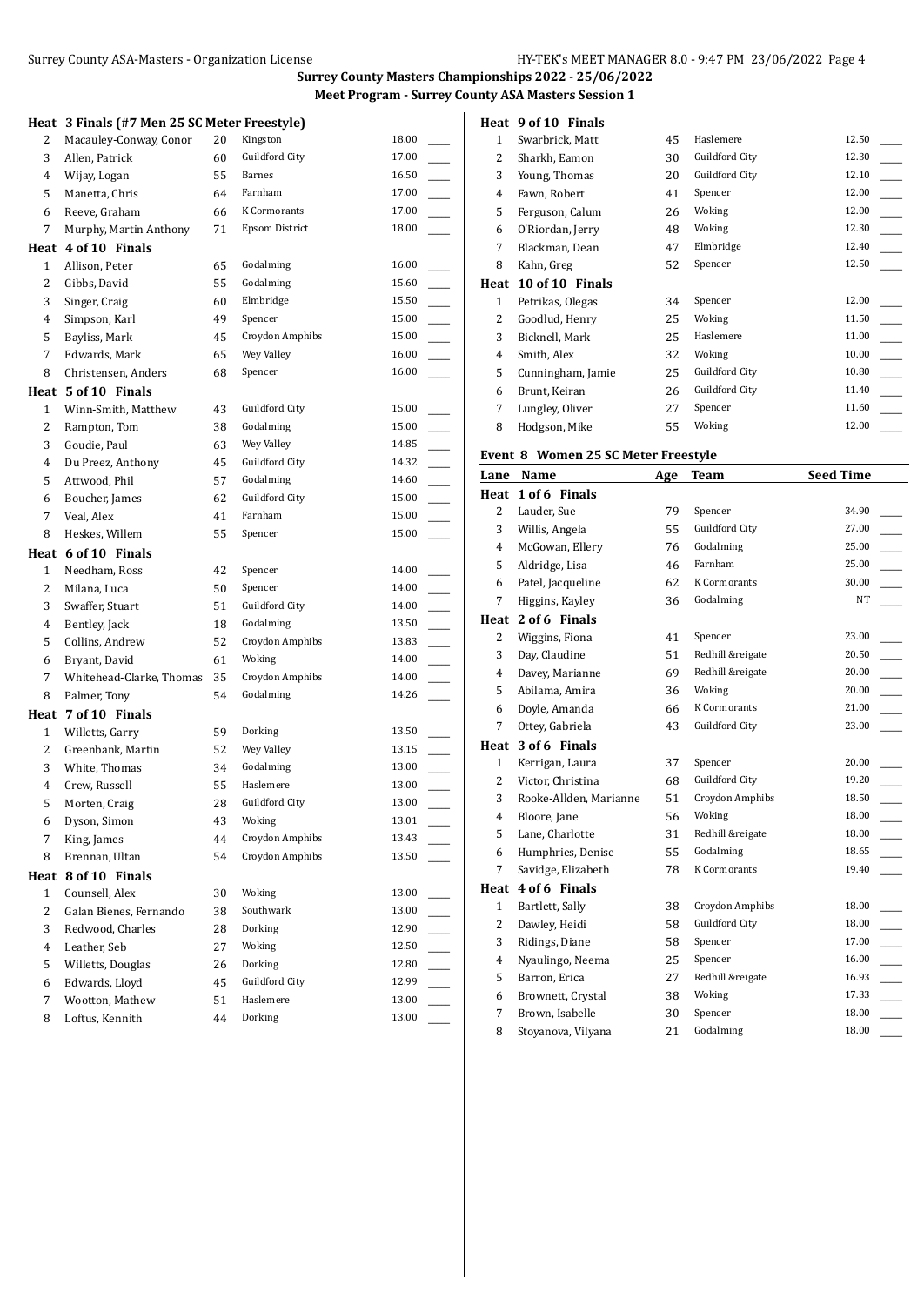### **Heat 5 Finals (#8 Women 25 SC Meter Freestyle)**

|      | $\sigma$ . The state of $\sigma$ is the state of $\sigma$ is the state of $\sigma$ |    |                  |       |  |
|------|------------------------------------------------------------------------------------|----|------------------|-------|--|
| 1    | Gwilym, Sarra                                                                      | 34 | Redhill &reigate | 16.00 |  |
| 2    | Clarke, Jennie                                                                     | 37 | Woking           | 15.42 |  |
| 3    | Reeves-Turner, Alice                                                               | 24 | Woking           | 15.00 |  |
| 4    | Halls, Barbara                                                                     | 43 | Spencer          | 15.00 |  |
| 5    | Pye, Sarah                                                                         | 46 | Wey Valley       | 15.00 |  |
| 6    | Coombs, Andrea                                                                     | 48 | Farnham          | 15.34 |  |
| 7    | Spencer, Gemma                                                                     | 20 | Woking           | 15.90 |  |
| 8    | Newbery, Abba                                                                      | 49 | Spencer          | 16.00 |  |
| Heat | 6 of 6 Finals                                                                      |    |                  |       |  |
| 1    | Le Friec, Robyn                                                                    | 32 | Spencer          | 14.76 |  |
| 2    | Ware, Michelle                                                                     | 49 | Woking           | 13.50 |  |
| 3    | Robbings, Katherine                                                                | 27 | Woking           | 13.00 |  |
| 4    | Ward, Emma                                                                         | 20 | Guildford City   | 12.50 |  |
| 5    | Howe, Julie                                                                        | 33 | Woking           | 13.00 |  |
| 6    | Ferguson, Hazel                                                                    | 24 | Woking           | 13.50 |  |
| 7    | Angell, Hannah                                                                     | 32 | Woking           | 14.50 |  |
| 8    | Georgescu-Spiers, Carmen                                                           | 50 | Elmbridge        | 15.00 |  |

## **Event 9 Men 25 SC Meter Butterfly**

| Lane           | <b>Name</b>            | Age | <b>Team</b>           | <b>Seed Time</b> |
|----------------|------------------------|-----|-----------------------|------------------|
| Heat           | 1 of 8 Finals          |     |                       |                  |
| $\overline{2}$ | Chapman, Keiron        | 27  | Croydon Amphibs       | NT               |
| 3              | Lowans, Colin          | 50  | Croydon Amphibs       | 27.50            |
| $\overline{4}$ | Murphy, Martin Anthony | 71  | <b>Epsom District</b> | 25.00            |
| 5              | Billing, Roger         | 79  | Guildford City        | 25.00            |
| 6              | Parry, Dr Malcolm      | 73  | Godalming             | 30.00            |
| 7              | Draper, James          | 39  | Spencer               | <b>NT</b>        |
| Heat           | 2 of 8 Finals          |     |                       |                  |
| $\overline{2}$ | Keen, Michael          | 69  | Guildford City        | 24.00            |
| 3              | Curran, Peter          | 66  | Guildford City        | 22.00            |
| $\overline{4}$ | Allen, Patrick         | 60  | Guildford City        | 21.00            |
| 5              | Watson, Gavin          | 51  | Farnham               | 21.35            |
| 6              | Macauley-Conway, Conor | 20  | Kingston              | 24.00            |
| 7              | Mullender, Carl        | 67  | Haslemere             | 25.00            |
| Heat           | 3 of 8 Finals          |     |                       |                  |
| $\mathbf{1}$   | Bayliss, Mark          | 45  | Croydon Amphibs       | 20.00            |
| $\overline{2}$ | Veal, Alex             | 41  | Farnham               | 19.00            |
| 3              | Simpson, Karl          | 49  | Spencer               | 18.00            |
| $\overline{4}$ | Rampton, Tom           | 38  | Godalming             | 17.00            |
| 5              | Winn-Smith, Matthew    | 43  | Guildford City        | 17.50            |
| 6              | Potter, Graham         | 66  | Elmbridge             | 19.00            |
| $\overline{7}$ | Stone, Matt            | 60  | Croydon Amphibs       | 20.00            |
| Heat           | 4 of 8 Finals          |     |                       |                  |
| 2              | Singer, Craig          | 60  | Elmbridge             | 16.50            |
| 3              | Edwards, Mark          | 65  | Wey Valley            | 16.00            |
| $\overline{4}$ | King, James            | 44  | Croydon Amphibs       | 15.63            |
| 5              | Attwood, Phil          | 57  | Godalming             | 16.00            |
| 6              | Milana, Luca           | 50  | Spencer               | 16.00            |
| 7              | Wijay, Logan           | 55  | <b>Barnes</b>         | 16.50            |
| 8              | Heskes, Willem         | 55  | Spencer               | 17.00            |

## **Heat 5 of 8 Finals**

| 1              | Palmer, Tony             | 54 | Godalming             | 15.19 |
|----------------|--------------------------|----|-----------------------|-------|
| $\overline{2}$ | Dyson, Simon             | 43 | Woking                | 15.01 |
| 3              | Counsell, Alex           | 30 | Woking                | 15.00 |
| $\overline{4}$ | Swaffer, Stuart          | 51 | Guildford City        | 15.00 |
| 5              | Whitehead-Clarke, Thomas | 35 | Croydon Amphibs       | 15.00 |
| 6              | Barnett, Michael         | 59 | Spencer               | 15.00 |
| 7              | Collins, Andrew          | 52 | Croydon Amphibs       | 15.02 |
| 8              | Du Preez, Anthony        | 45 | Guildford City        | 15.22 |
| Heat           | 6 of 8 Finals            |    |                       |       |
| $\mathbf{1}$   | Brown, Jonathan          | 56 | Wey Valley            | 14.50 |
| $\overline{2}$ | Brennan, Ultan           | 54 | Croydon Amphibs       | 14.50 |
| 3              | Willetts, Garry          | 59 | Dorking               | 14.00 |
| $\overline{4}$ | Kahn, Greg               | 52 | Spencer               | 13.50 |
| 5              | Crew, Russell            | 55 | Haslemere             | 14.00 |
| 6              | Wootton, Mathew          | 51 | Haslemere             | 14.50 |
| 7              | Bryant, David            | 61 | Woking                | 14.50 |
| 8              | Greenbank, Martin        | 52 | Wey Valley            | 14.84 |
| Heat           | 7 of 8 Finals            |    |                       |       |
| $\mathbf{1}$   | Leather, Seb             | 27 | Woking                | 13.50 |
| $\overline{2}$ | Edwards, Lloyd           | 45 | Guildford City        | 13.49 |
| 3              | Blackman, Dean           | 47 | Elmbridge             | 13.20 |
| $\overline{4}$ | O'Riordan, Jerry         | 48 | Woking                | 13.10 |
| 5              | Swarbrick, Matt          | 45 | Haslemere             | 13.10 |
| 6              | Sharkh, Eamon            | 30 | Guildford City        | 13.30 |
| 7              | Thomas, Greg             | 29 | Wey Valley            | 13.50 |
| 8              | Young, Thomas            | 20 | <b>Guildford City</b> | 13.50 |
| Heat           | 8 of 8 Finals            |    |                       |       |
| $\mathbf{1}$   | Petrikas, Olegas         | 34 | Spencer               | 13.00 |
| $\overline{c}$ | Ferguson, Calum          | 26 | Woking                | 12.50 |
| 3              | Smith, Alex              | 32 | Woking                | 12.00 |
| 4              | Cunningham, Jamie        | 25 | Guildford City        | 11.20 |
| 5              | Brunt, Connor            | 28 | Guildford City        | 11.58 |
| 6              | Hodgson, Mike            | 55 | Woking                | 12.50 |
| 7              | Goodlud, Henry           | 25 | Woking                | 12.50 |
| 8              | Willetts, Douglas        | 26 | Dorking               | 13.00 |
|                |                          |    |                       |       |

# **Event 10 Women 25 SC Meter Butterfly**

| Name               | Age | Team           | <b>Seed Time</b> |
|--------------------|-----|----------------|------------------|
| 1 of 5 Finals      |     |                |                  |
| Patel, Jacqueline  | 62  | K Cormorants   | 30.00            |
| Savidge, Elizabeth | 78  | K Cormorants   | 27.50            |
| Dawley, Heidi      | 58  | Guildford City | 25.00            |
| Wiggins, Fiona     | 41  | Spencer        | 26.00            |
| McGowan, Ellery    | 76  | Godalming      | 30.00            |
| Higgins, Kayley    | 36  | Godalming      | NT               |
| 2 of 5 Finals      |     |                |                  |
| Bloore, Jane       | 56  | Woking         | 21.00            |
| Mason, Laura       | 46  | Spencer        | 20.00            |
| Kerrigan, Laura    | 37  | Spencer        | 20.00            |
| Ridings, Diane     | 58  | Spencer        | 20.00            |
| Stovanova, Vilyana | 21  | Godalming      | 20.41            |
| Victor, Christina  | 68  | Guildford City | 22.47            |
| Doyle, Amanda      | 66  | K Cormorants   | 24.00            |
|                    |     |                |                  |